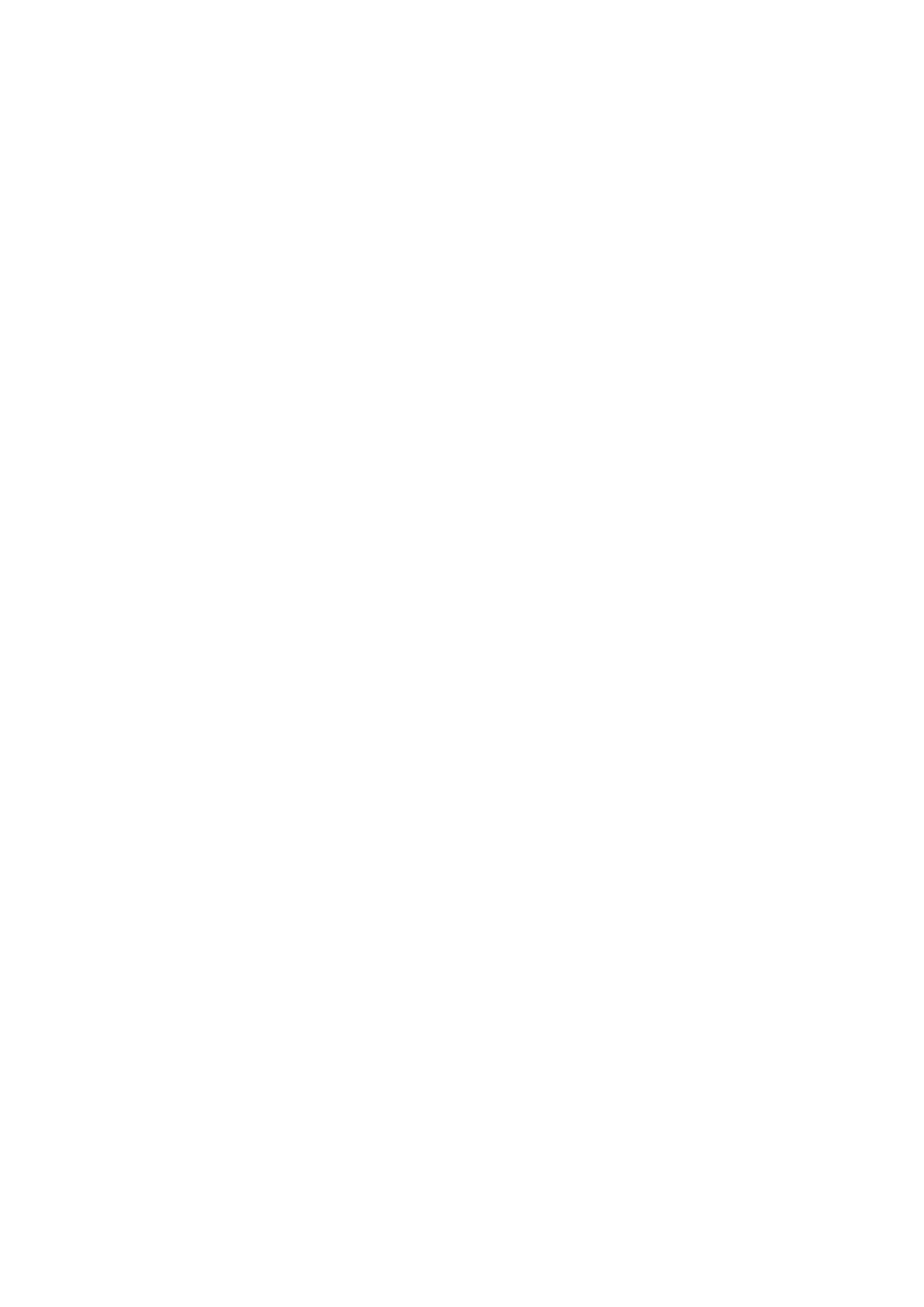

## SECTION 4: First aid measures (....)

Danger of suffocation at high concentrations due to oxygen displacement Exposure to oxygen deficient atmosphere may cause the following symptoms: dizziness, salivation, nausea, vomiting, loss of mobility/consciousness. Asphyxiation may bring about unconsciousness without warning and so rapidly that victim may be unable to protect themselves.

4.3 Indication of any immediate medical attention and special treatment needed

- Treat symptomatically
- If breathing is difficult, oxygen should be given by a trained person

## SECTION 5: Firefighting measures

- 5.1 Extinguishing media
	- Suitable extinguishing media: Not flammable. In case of fire use extinguishing media appropriate to surrounding conditions
	- Unsuitable extinguishing media: High volume water jet

5.2 Special hazards arising from the substance or mixture

- In a fire or if heated, a pressure increase will occur and the container may burst
- Inform Fire Brigade of potential danger of exploding and rocketing cylinders
- 5.3 Advice for firefighters
	- Special protective equipment: Wear self-contained breathing apparatus (SCBA). Wear full protective clothing including chemical protection suit.
	- Keep container(s) exposed to fire cool, by spraying with water
	- Collect contaminated fire extinguishing water separately. This MUST not be discharged into drains. Prevent fire extinguishing water from contaminating surface or ground water.

## SECTION 6: Accidental release measures

6.1 Personal precautions, protective equipment and emergency procedures

- No action shall be taken involving any personal risk or without suitable training
- Only trained and authorised personnel should carry out emergency response
- Personal precautions for non-emergency personnel: Avoid breathing vapours, mist or gas
- Personal precautions for emergency responders: Evacuate the area and keep personnel upwind; Ensure adequate ventilation; Avoid breathing vapours, mist or gas; Monitor oxygen level; Wear protective clothing as per section 8
- 6.2 Environmental precautions
	- Do not release to the environment except for emergency ventilation.
- 6.3 Methods and material for containment and cleaning up
	- Ventilate area
	- Additional advice: If possible, stop flow of product. Increase ventilation to the release area and monitor oxygen level. If leak is from cylinder or cylinder valve, call the SGS Gases telephone number. If the leak is in the user's system, close the cylinder valve and safely vent the pressure before attempting repairs.
	- Cylinder should be inspected and tested if leak occurs.
- 6.4 Reference to other sections
	- See section(s): 7, 8 & 13

## SECTION 7: Handling and storage

7.1 Precautions for safe handling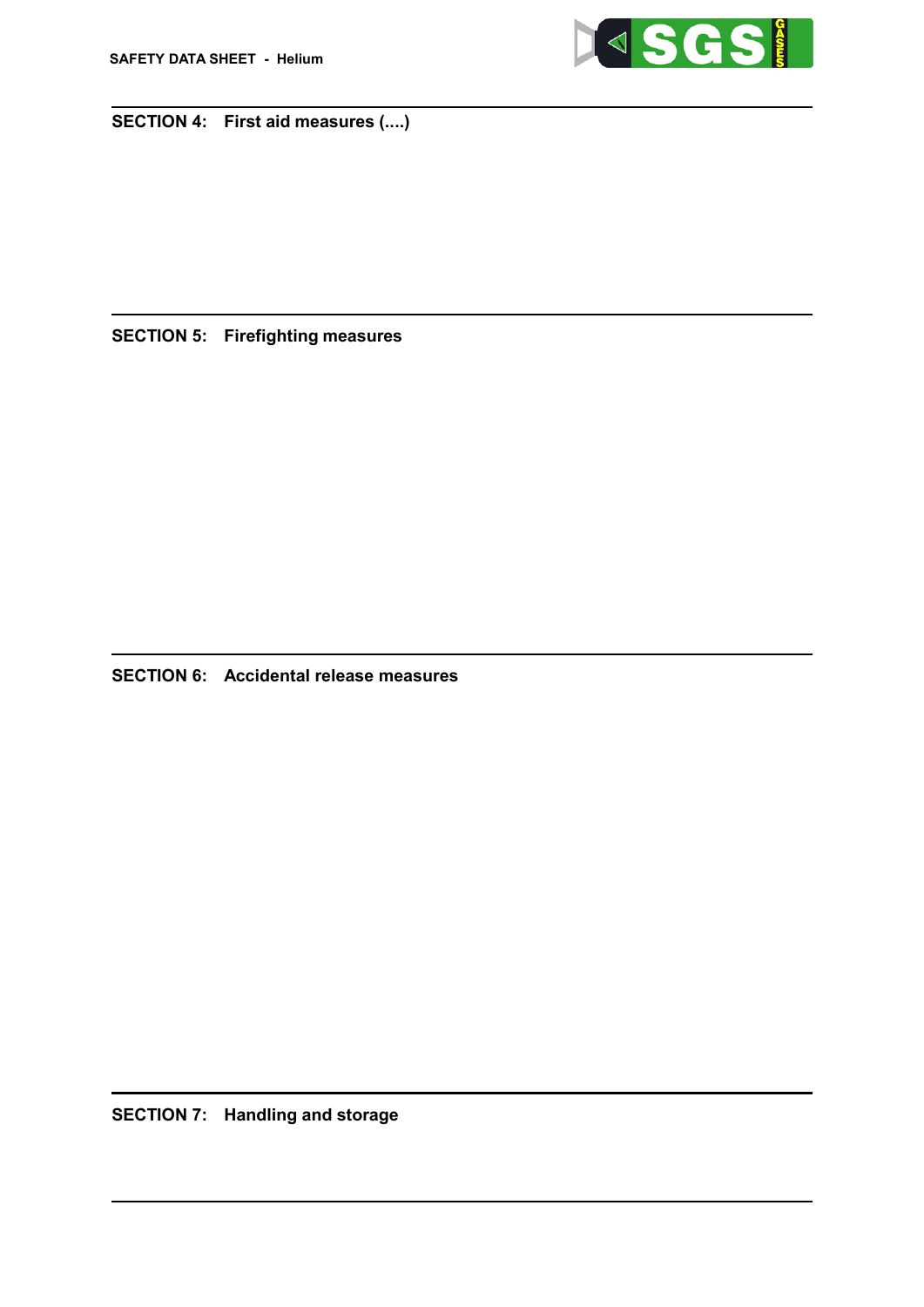

## SECTION 7: Handling and storage (....)

- Only experienced and properly instructed persons should handle gases under pressure.
- Ensure adequate ventilation
- Avoid breathing vapours, mist or gas
- Protect cylinders from physical damage; do not drag, roll, slide or drop.
- Do not allow storage area temperature to exceed 50°C (122°F).
- Before using the product, determine its identity by reading the label. Know and understand the properties and hazards of the product before use.
- When doubt exists as to the correct handling procedure for a particular gas, contact the supplier.
- Do not remove or deface labels provided by the supplier for the identification of the cylinder contents.
- When moving cylinders, even for short distances, use a cart, trolley, hand truck, etc designed to transport cylinders.
- Leave valve protection caps in place until the container has been secured against either a wall or bench or placed in a container stand and is ready for use.
- Use an adjustable strap wrench to remove over-tight or rusted caps.
- Before connecting the container, check the complete gas system for suitability, particularly for pressure rating and materials.
- Before connecting the container for use, ensure that back feed from the system into the container is prevented.
- Ensure the complete gas system is compatible for pressure rating and materials of construction.
- Ensure the complete gas system has been checked for leaks before use.
- Employ suitable pressure regulating devices on all containers when the gas is being emitted to systems with lower pressure rating than that of the container.
- Never insert an object (e.g. wrench, screwdriver, pry bar, etc) into valve cap openings. Doing so may damage valve, causing a leak to occur.
- Open valve slowly. If user experiences any difficulty operating cylinder valve discontinue use and contact supplier.
- Close container valve after each use and when empty, even if still connected to equipment.
- Never attempt to repair or modify container valves or safety relief devices. Damaged valves should be reported immediately to the supplier.
- Close valve after each use and when empty.
- Replace outlet caps or plugs and container caps as soon as container is disconnected from equipment.
- Do not subject containers to abnormal mechanical shocks which may cause damage to their valve or safety devices.
- Never attempt to lift a cylinder by its valve protection cap or quard.
- Do not use containers as rollers or supports or for any other purpose than to contain the gas as supplied.
- Never strike an arc on a compressed gas cylinder or make a cylinder a part of an electrical circuit.
- Do not smoke while handling product or cylinders.
- Never re-compress a gas or a gas mixture without first consulting the supplier.
- Never attempt to transfer gases from one cylinder/container to another.
- Always use backflow protective device in piping.
- When returning cylinder install valve outlet cap or plug leak tight.
- Never use direct flame or electrical heating devices to raise the pressure of a container.
- Containers should not be subjected to temperatures above 50°C (122°F).
- Prolonged periods of cold temperature below -30°C (-20°F) should be avoided.

### 7.2 Conditions for safe storage, including any incompatibilities

- Containers should not be stored in conditions likely to encourage corrosion.
- Store in a cool, dry well-ventilated place. Keep container tightly closed.
- Do not expose to temperatures exceeding 50°C/ 122°F.
- Protect from sunlight.
- Full containers should be stored so that oldest stock is used first.
- Stored containers should be periodically checked for general condition and leakage.
- Observe all regulations and local requirements regarding storage of containers.
- Protect containers stored in the open against rusting and extremes of weather.
- The container valves should be tightly closed and where appropriate valve outlets should be capped or plugged.
- Container valve guards or caps should be in place.
- Store containers in location free from fire risk and away from sources of heat and ignition.
- Full and empty cylinders should be segregated. Containers should be segregated in the storage area according to the various categories (e.g. flammable, toxic,etc.) and in accordance with local regulations.
- Keep away from combustible material.
- Return empty containers in a timely manner.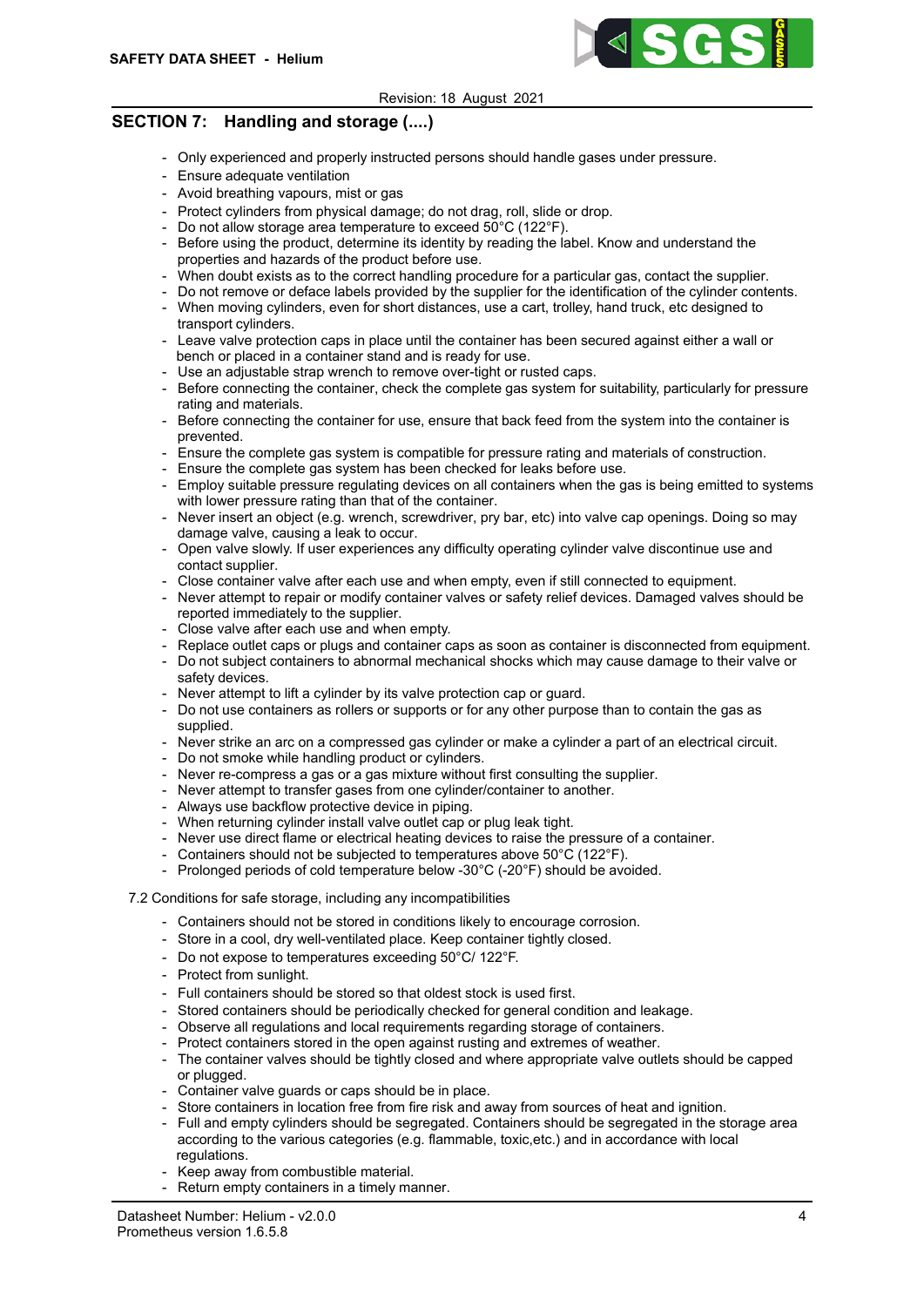

## SECTION 7: Handling and storage (....)

- 7.3 Specific end use(s)
	- Balloon gas

## SECTION 8: Exposure controls/personal protection

- 8.1 Control parameters
	- If this product contains ingredients with exposure limits, personal, workplace atmosphere or biological monitoring may be required to determine the effectiveness of the ventilation or other control measures and/or the necessity to use respiratory protective equipment.

Reference should be made to monitoring standards, such as the following: European Standard EN 689 (Workplace exposure - Measurement of exposure by inhalation to chemical agents - Strategy for testing compliance with occupational exposure limit values). European Standard EN 14042 (Workplace atmospheres. Guide for the application and use of procedures for the assessment of exposure to chemical and biological agents). European Standard EN 482 (Workplace exposure. General requirements for the performance of procedures for the measurement of chemical agents). Reference to national guidance documents for methods for the determination of hazardous substances will also be required.

#### Helium

No exposure limits have been set for this substance

#### 8.2 Exposure controls

- Selection and use of personal protective equipment should be based on a risk assessment of exposure potential
- Engineering controls
	- Ensure adequate ventilation

Provide natural or mechanical ventilation to prevent oxygen deficient atmospheres below 19.5% oxygen.

Oxygen detectors should be considered

- Respiratory protection

Self contained breathing apparatus (SCBA) or positive pressure airline with mask are to be used in oxygen-deficient atmosphere. Air purifying respirators will not provide protection. Users of breathing apparatus must be trained.

BS EN 137:2006 Respiratory protective devices. Self-contained open-circuit compressed air breathing apparatus with full face mask.

- Skin protection
	- Wear protective gloves

Sturdy work gloves are recommended for handling cylinders. Standard EN 388 - Protective gloves against mechanical risk.

The breakthrough time of the selected glove(s) must be greater than the intended use period. Safety shoes are recommended when handling cylinders. Standard EN ISO 20345 - Personal protective equipment - Safety footwear.

- Eye/face protection

Wear safety glasses approved to standard EN 166.

- Thermal hazards Not applicable

### - Hygiene measures

- Use good personal hygiene practices Do not eat, drink or smoke when using this product. Wash thoroughly after handling.
- Environmental exposure controls Do not release to the environment except for emergency ventilation.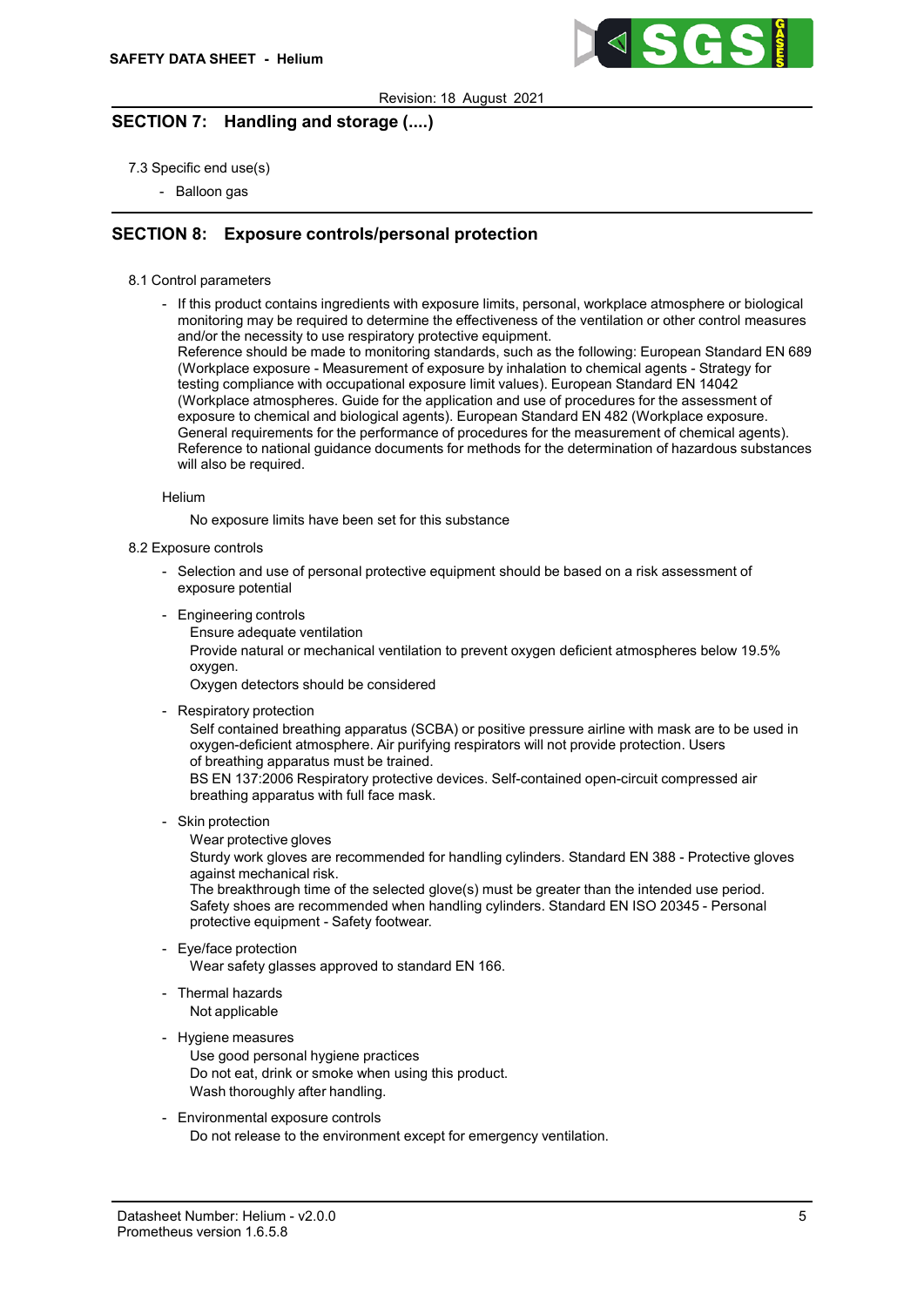

# SECTION 9: Physical and chemical properties

- 9.1 Information on basic physical and chemical properties
	- Physical state: Compressed gas
	- Colour: Colourless
	- Odour: None
	- Melting point/freezing point: --457.6 °F (-272 °C)
	- Boiling point or initial boiling point and boiling range: -452 °F (-268.9 °C)
	- Flammability: Not flammable
	- Lower and upper explosion limit: No data available
	- Flash point: Not applicable
	- Auto-ignition temperature: No data available
	- Decomposition temperature: No data available
	- pH: Not applicable
	- Kinematic viscosity: Not applicable
	- Solubility: 0.0015 g/L
	- Partition coefficient n-octanol/water (log value): No data available
	- Vapour pressure: No data available
	- Density and/or relative density: Not applicable
	- Relative vapour density: 0.138 (air = 1)
	- Particle characteristics: Not applicable

## 9.2 Other information

- Molecular weight: 4 g/mol
- Density:  $0.0002$  g/cm<sup>3</sup> (0.012 lb/ft<sup>3</sup>) at 21 °C (70 °F) Note: (as vapour)
- Specific Volume:  $6.0349 \text{ m}^3/\text{kg}$  (96.68 ft $^3$ /lb) at 21 °C (70 °F)
- Critical temperature: -267.9 °C (-450 °F)

## SECTION 10: Stability and reactivity

- 10.1 Reactivity
	- Considered stable under normal conditions
- 10.2 Chemical stability
	- Stable under normal conditions
- 10.3 Possibility of hazardous reactions
	- No hazardous reactions known if used for its intended purpose
- 10.4 Conditions to avoid
	- Avoid extremes of temperature
- 10.5 Incompatible materials
	- No information available
- 10.6 Hazardous decomposition products
	- No hazardous decomposition products known

# SECTION 11: Toxicological information

- 11.1 Information on hazard classes as defined in Regulation (EC) No 1272/2008
	- Acute Toxicity

Based on available data, the classification criteria are not met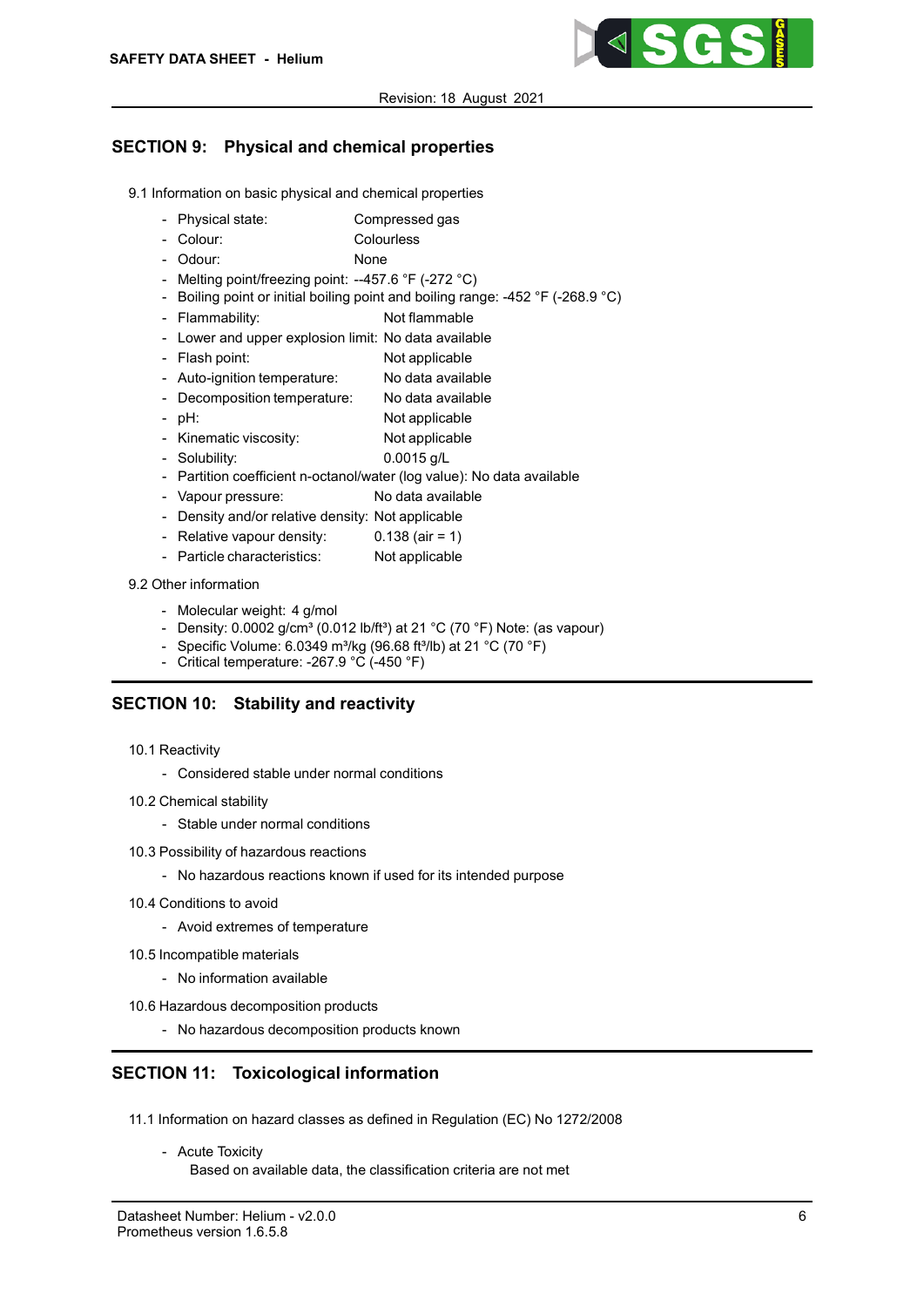

## SECTION 11: Toxicological information (....)

| Substances           |                                 |                                |                                      |
|----------------------|---------------------------------|--------------------------------|--------------------------------------|
| <b>Chemical Name</b> | LD <sub>50</sub><br>(oral, rat) | $LC_{50}$<br>(inhalation, rat) | LD <sub>50</sub><br>(dermal, rabbit) |
| Helium               | No data available               | No data available              | No data available                    |

### - Skin corrosion/irritation

Based on available data, the classification criteria are not met

**Substances** 

|        | <b>Chemical Name Irritation/corrosion</b> |
|--------|-------------------------------------------|
| Helium | No data available                         |

- Serious eye damage/irritation Based on available data, the classification criteria are not met

Substances

| <b>Chemical Name</b> | Irritation/corrosion |
|----------------------|----------------------|
| Helium               | No data available    |

- Respiratory or skin sensitisation

Based on the available data, the classification criteria are not met

| <b>Chemical Name</b> | Skin<br>sensitisation | Respiratory<br>sensitisation |
|----------------------|-----------------------|------------------------------|
| Helium               | No data available     | No data available            |

- Germ cell mutagenicity

Based on available data, the classification criteria are not met

#### **Substances**

| <b>Chemical Name</b> | Toxicity - In<br>Vitro                | Toxicity - In<br>Vivo |
|----------------------|---------------------------------------|-----------------------|
| Helium               | No data available   No data available |                       |

- Carcinogenicity

Based on available data, the classification criteria are not met

#### Substances

| <b>Chemical Name</b> | <b>NOAEL</b>      | <b>NOAEC</b>      | <b>NOAEL</b>      |
|----------------------|-------------------|-------------------|-------------------|
|                      | (oral, rat)       | (inhalation, rat) | (dermal, rat)     |
| Helium               | No data available | No data available | No data available |

- Reproductive toxicity

Based on available data, the classification criteria are not met

#### **Substances**

| <b>Chemical Name</b> | <b>NOAEL</b>      | <b>NOAEC</b>      | <b>NOAEL</b>      |
|----------------------|-------------------|-------------------|-------------------|
|                      | (oral, rat)       | (inhalation, rat) | (dermal, rat)     |
| Helium               | No data available | No data available | No data available |

- Specific target organ toxicity (STOT) single exposure Based on the available data, the classification criteria are not met
- Specific target organ toxicity (STOT) repeated exposure Based on the available data, the classification criteria are not met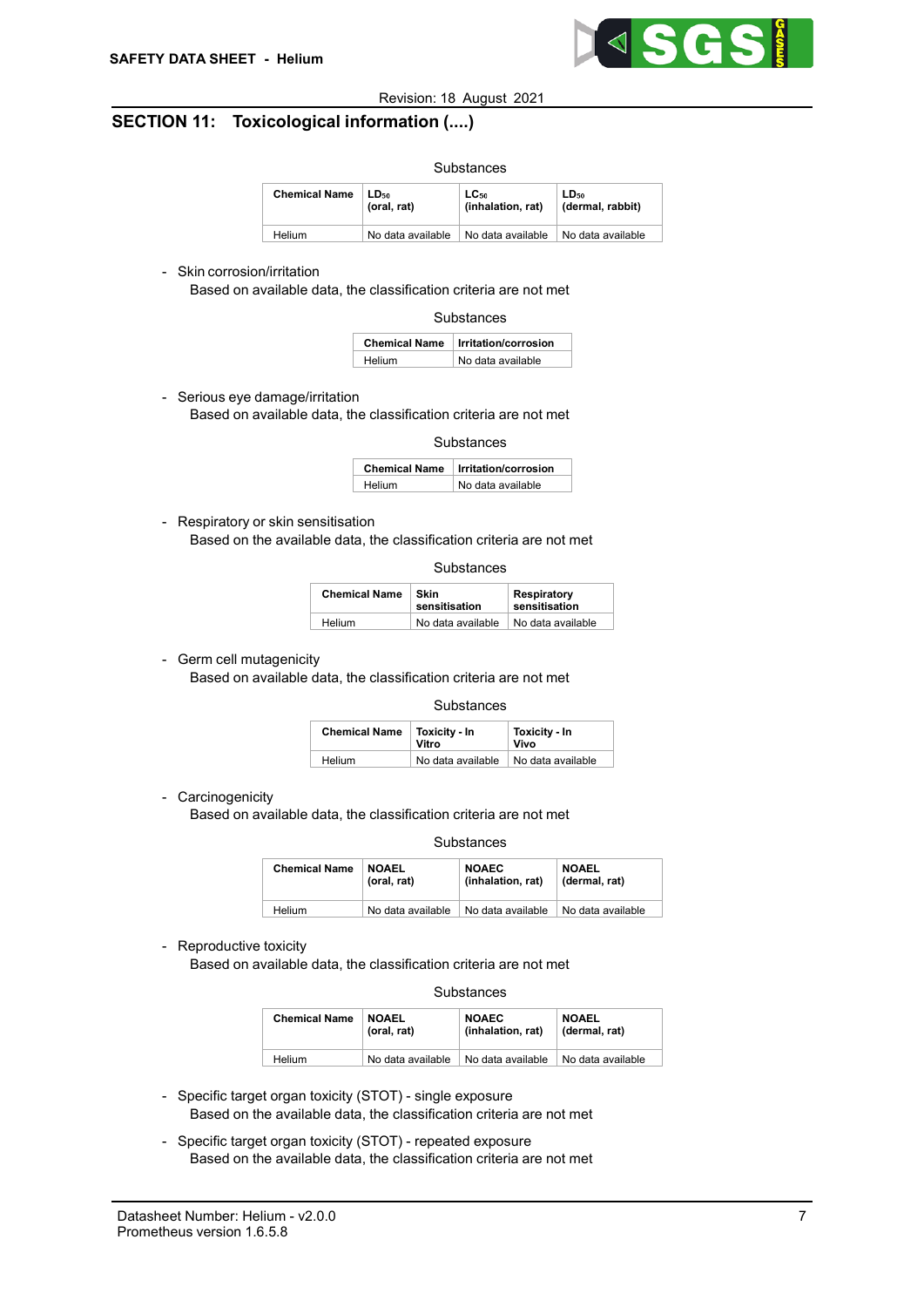

## SECTION 11: Toxicological information (....)

| Substances           |                             |                                   |                               |
|----------------------|-----------------------------|-----------------------------------|-------------------------------|
| <b>Chemical Name</b> | <b>NOAEL</b><br>(oral, rat) | <b>NOAEC</b><br>(inhalation, rat) | <b>NOAEL</b><br>(dermal, rat) |
| <b>Helium</b>        | No data available           | No data available                 | No data available             |

- Aspiration hazard Based on the available data, the classification criteria are not met
- Contact with eyes

No hazard expected under normal conditions of use

- Contact with skin

No hazard expected under normal conditions of use

- Ingestion No hazard expected under normal conditions of use
- Inhalation

Danger of suffocation at high concentrations due to oxygen displacement Exposure to oxygen deficient atmosphere may cause the following symptoms: dizziness, salivation, nausea, vomiting, loss of mobility/consciousness. Asphyxiation may bring about unconsciousness without warning and so rapidly that victim may be unable to protect themselves.

#### 11.2 Information on other hazards

- Does not contain any substances with endocrine disrupting properties

## SECTION 12: Ecological information

- 12.1 Toxicity
	- Based on available data, the classification criteria are not met

#### **Substances**

| <b>Chemical Name</b> | LC <sub>50</sub> (fish) | EC <sub>50</sub> (aquatic<br>invertebrates) | EC <sub>50</sub> (aquatic<br>algae) |
|----------------------|-------------------------|---------------------------------------------|-------------------------------------|
| Helium               | No data available       | No data available                           | No data available                   |

#### 12.2 Persistence and degradability

- No data available

#### **Substances**

| Chemical Name   Biodegradation |                   |
|--------------------------------|-------------------|
| Helium                         | No data available |

- 12.3 Bioaccumulative potential
	- Bioaccumulation is not expected

#### Substances

| <b>Chemical Name</b> | Bioconcentration   Log Kow<br>Factor (BCF) |                   |
|----------------------|--------------------------------------------|-------------------|
| Helium               | No data available                          | No data available |

#### 12.4 Mobility in soil

- No data available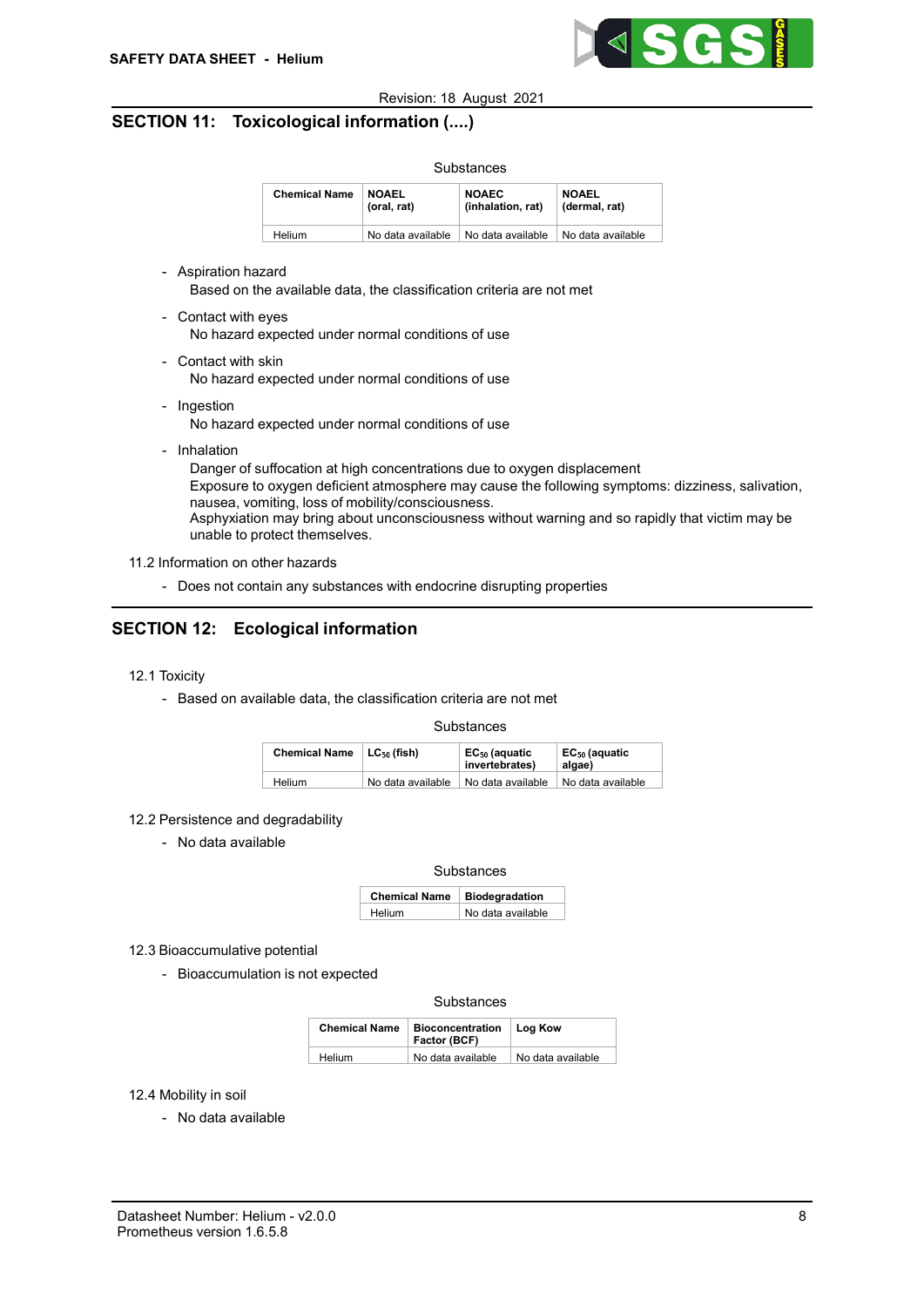

## SECTION 12: Ecological information (....)

#### Substances

Chemical Name Adsorption/desorption Helium No data available

12.5 Results of PBT and vPvB assessment

- Not a PBT according to REACH Annex XIII
- Not a vPvB according to REACH Annex XIII
- 12.6 Endocrine disrupting properties
	- No information available
- 12.7 Other adverse effects
	- No information available

## SECTION 13: Disposal considerations

- 13.1 Waste treatment methods
	- Disposal should be in accordance with local, state or national legislation
	- Cylinders should be returned to suppliers
- 13.2 Classification
	- The waste must be identified according to the List of Wastes (2000/532/EC)
	- Hazardous Property Code(s): None assigned

## SECTION 14: Transport information



- 14.1 UN number or ID number
	- UN No.: 1046
- 14.2 UN proper shipping name
	- Proper Shipping Name: HELIUM, COMPRESSED
- 14.3 Transport hazard class(es)
	- Hazard Class: 2.2
- 14.4 Packing group
	- Packing Group: Not applicable
- 14.5 Environmental hazards
	- Not Classified
- 14.6 Special precautions for user
	- Ensure vehicle driver is aware of the potential hazards of the load and knows what to do in the event of an accident or an emergency.
	- Avoid transport on vehicles where the load space is not separated from the driver's compartment.
	- Before transporting product containers ensure there is adequate ventilation and:
		- they are firmly secured and the cylinder valve is closed and not leaking:
		- the valve outlet cap nut or plug (where provided) is correctly fitted; • the valve protection device (where provided) is correctly fitted.
	- The transportation information is not intended to convey all specific regulatory data relating to this material.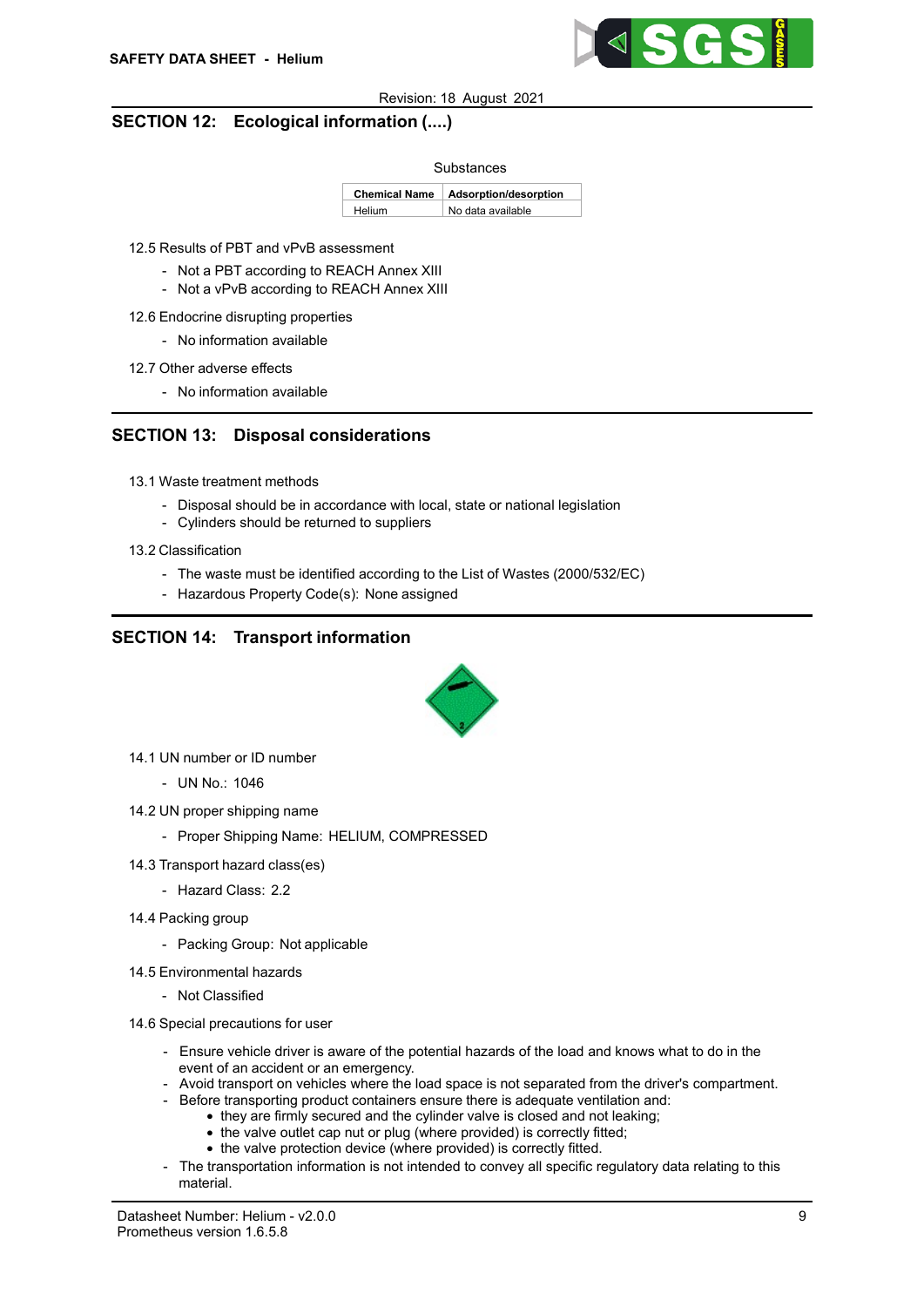

## SECTION 14: Transport information (....)

- For complete transportation information, contact a SGS Gases customer service representative.
- 14.7 Maritime transport in bulk according to IMO instruments
	- Not applicable
- 14.8 Road/Rail (ADR/RID)
	- ADR UN No.: 1046
	- Proper Shipping Name: HELIUM, COMPRESSED
	- ADR Hazard Class: 2
	- ADR Packing Group: Not applicable
	- Tunnel Code: (E)
- 14.9 Sea (IMDG)
	- IMDG UN No.: 1046
	- Proper Shipping Name: HELIUM, COMPRESSED
	- IMDG Hazard Class: 2.2
	- IMDG Packing Group: Not applicable

14.10 Air (ICAO/IATA)

- ICAO UN No.: 1046
- Proper Shipping Name: HELIUM, COMPRESSED
- ICAO Hazard Class: 2.2
- ICAO Packing Group: Not applicable

## SECTION 15: Regulatory information

15.1 Safety, health and environmental regulations/legislation specific for the substance or mixture

- This safety data sheet is provided in compliance with REACH Regulation (EC) No 1907/2006 (as amended by Regulation (EU) 2020/878) and UK REACH
- The GB Classification, Labelling and Packaging Regulation (GB CLP) applies in Great Britain
- Regulation (EC) No. 1272/2008 on the classification, labelling and packaging of substances and mixtures (CLP Regulation) applies in Europe
- Seveso III Directive (2012/18/EU, Dangerous Substances in Annex I: None
- Restrictions on use according to Annex XVII to REACH Regulation: None

15.2 Chemical safety assessment

- A REACH chemical safety assessment has not been carried out

## SECTION 16: Other information

The above information is believed to be correct but does not purport to be all inclusive and shall be used only as a guide. This company shall not be held liable for any damage resulting from handling or from contact with the above product.

Sources of data: Information from published literature and company data

Revision No. 2.0.0. Revised August 2021. Changes made: Revised to conform to latest version of REACH Annex II.

Text not given with phrase codes where they are used elsewhere in this safety data sheet:

- H280: Contains gas under pressure; may explode if heated

### Acronyms

- ATE: Acute Toxicity Estimate